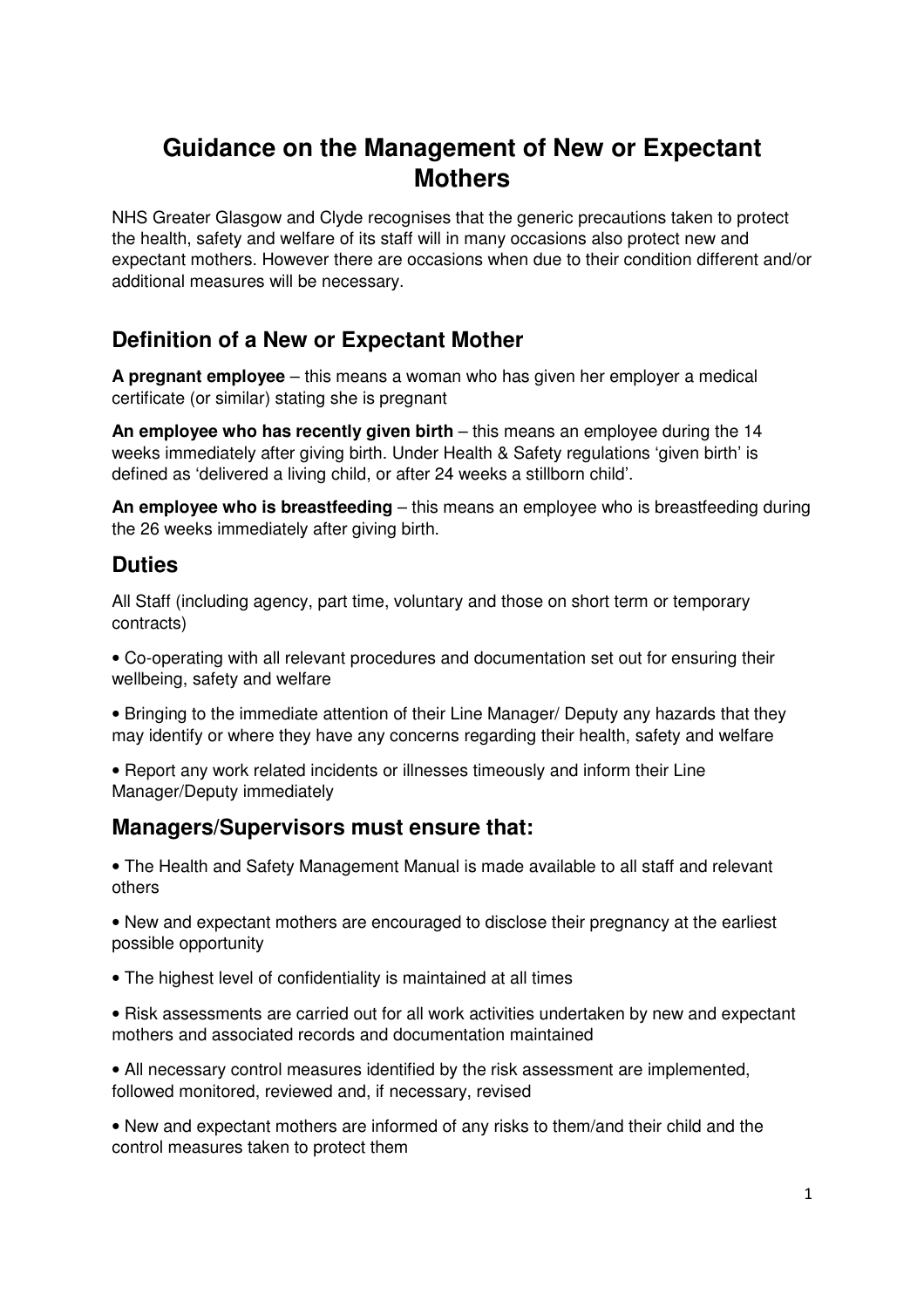- All adverse incidents are immediately reported and investigated
- Appropriate training etc. is provided where suitable alternative work is offered and accepted

• Provision is made to support new and expectant mothers who need to take time off work for medical reasons associated with their condition

## **New and Expectant Mothers must:**

• Inform their general practitioner or midwife of the nature of their work

• Notify their employer in writing, as soon as possible, if they are pregnant, have just given birth or are breastfeeding (expecting mothers must inform their employer that they are pregnant by at least the fifteenth week before the baby is due, around 25 weeks pregnant, in order for maternity leave to be arranged. However, it is recommended that employers are informed as soon as possible so that a risk assessment can be carried out.

#### **Legislation protecting new and expectant mothers only applies once the employer has been advised, in writing, about the pregnancy.**

• Follow all safety arrangements implemented for their protection, including training sessions, complying with any control measures, etc.

• Not act in a manner that adversely affects their own health and safety, or that of their child and/or anyone else

• Report any perceived or real hazards or risks immediately to their Line Manager/Deputy

# **Assessment of Risk**

**The Management of Health and Safety at Work Regulations 1999** stipulates the requirement of a risk assessment to be carried out of the risks to the health and safety of the pregnant worker, those who have recently given birth or those who are breastfeeding.

#### **Initial Assessment**

The purpose of an initial assessment is to identify:

• The presence of any females of potential child bearing age (those females will usually be employees but may also be visitors, contactors, volunteers, work experience etc.)

• Which work activities and/or areas of the workplace may pose a risk of harm to female employees and therefore warrant a full risk assessment

#### **Conducting a full Risk Assessment**

The full risk assessment will evaluate the work activities identified as potentially harmful in the initial assessment and determine those that present a significant risk.

#### **Certain information can be used to help decide whether a significant risks exits, including:**

- The presence of any specified hazards
- Compliance with prescribed exposure levels, ionising radiation